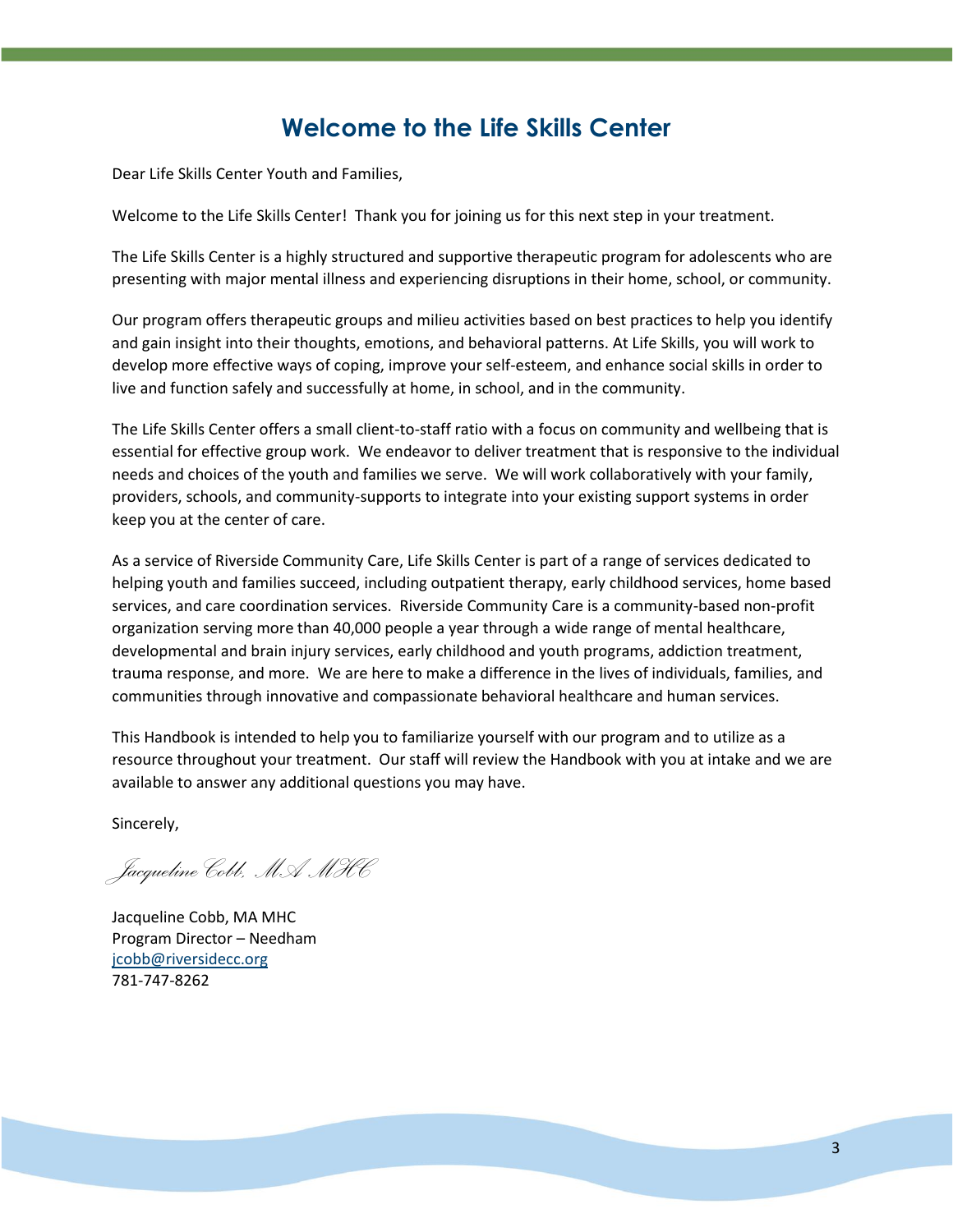## **About the Riverside Life Skills Centers**

Riverside Life Skills Centers are located in Milford, Needham, and Somerville, Massachusetts and are designed to accommodate adolescents (ages 12-18) with significant mental health challenges who are experiencing disruptions in their home, school, and/or community. Our goal is to help adolescents develop sustainable skills and insight to live and function safely and successfully at home, in school, and in the community.

Youth enrolled at Life Skills often internalize their symptoms and commonly experience challenges such as inability to access education, self-injurious behaviors, and suicidal ideation/attempts. Common diagnoses include, but are not limited to: Depressive Disorders, Anxiety Disorders, Obsessive-Compulsive and Related Disorders, Trauma- and Stressor-Related Disorders, Attention-Deficit Disorders, and Schizophrenia Spectrum Disorders.

We provide a welcoming, therapeutic space for LGBTQIA+ adolescents and for adolescents exploring their identities. Riverside Life Skills Centers are committed to creating and sustaining a safe, respectful, and welcoming environment for all members of our community.

Upon entering Life Skills, every adolescent and family participate in a comprehensive assessment process with their clinician. Through this evaluation process, we build an individualized treatment plan that addresses and builds upon each adolescent's strengths and needs. Enrollment and treatment at Life Skills are voluntary. Youth committed to engaging in the treatment process have demonstrated significant progress in the areas of accessing their education, building interpersonal skills, and engaging in their community.

Through our highly structured clinical environment, involving therapeutic groups and activities, adolescents learn how to identify and understand their behavior patterns and gain insight into their mental health and psychiatric symptoms. They develop skills and strategies to manage symptoms and enhance their daily lives, including social skills, distress tolerance, self-esteem, and conflict resolution**.**  Through their group and individual work, adolescents at Life Skills learn more effective ways of coping with overwhelming emotions and interpersonal challenges skills to integrate more effectively into their school and home communities.

## **Clinical Supports**

#### **Primary Clinician**

Every youth enrolled at Life Skills is assigned a primary master's level clinician who coordinates their goals and treatment in program. Each youth and their family will work with their clinician to complete a comprehensive assessment and develop an Individualized Action Plan to outline the course of treatment and establish attainable goals. Clinicians will also collaborate with community agencies and providers to assist in meeting the individual needs of the adolescent.

#### **Group and Milieu Therapy**

The Life Skills Centers offer strengths-based group and milieu therapy model to help teens process and manage the challenges that they face. Our clinical staff provides group counseling using evidence-based strategies. Treatment modalities include, but are not limited to: Dialectical Behavioral Therapy,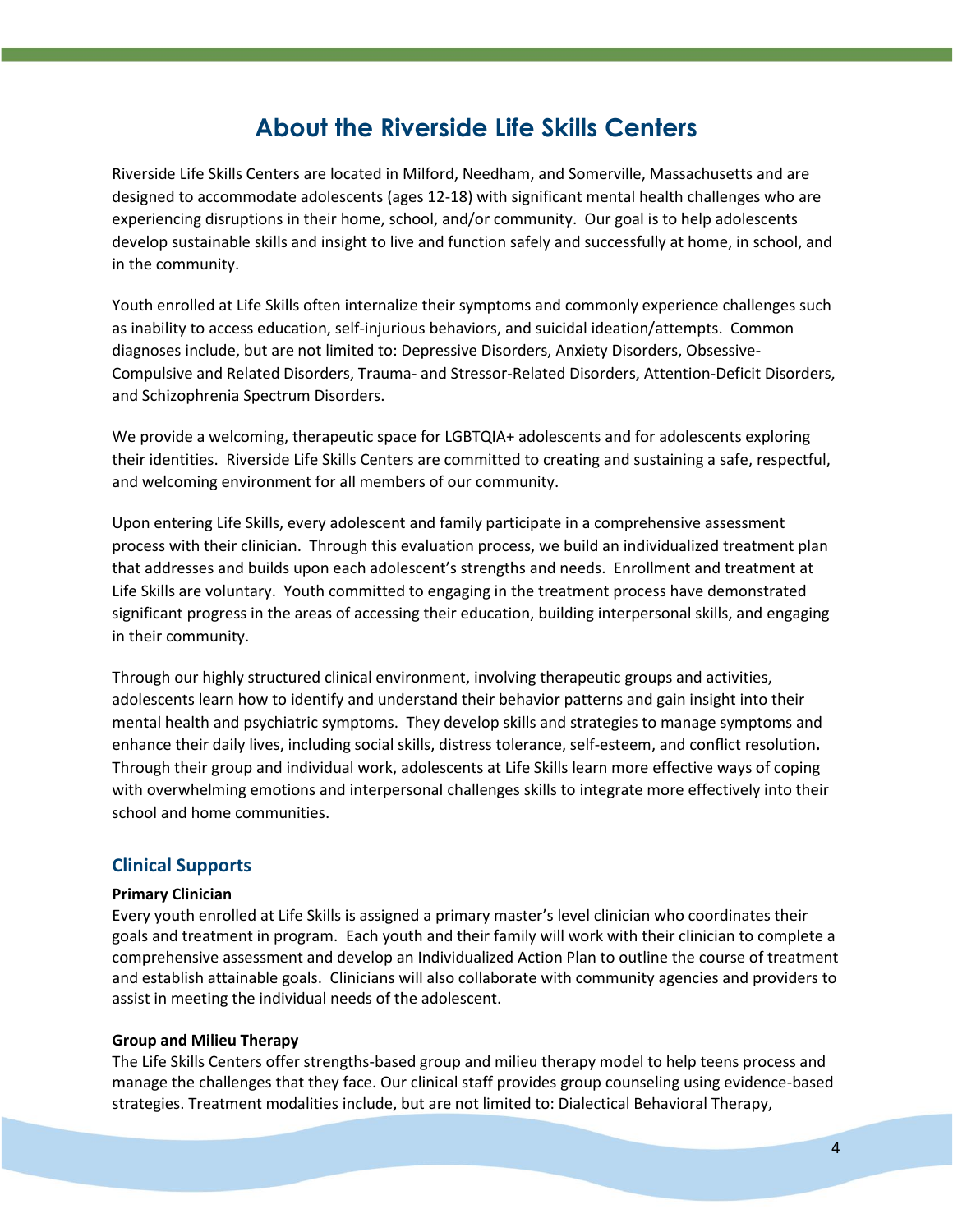Cognitive Behavioral Therapy, trauma-informed care, social-skill building, expressive arts therapy, stress and anger management, and problem-solving skills.

#### **Family Supports**

We view the family as an essential part of treatment. Families are involved in the assessment and goaldevelopment processes. Throughout treatment there is ongoing communication between families and clinical staff. Families may also participate in family meetings as needed.

#### **Academic Supports**

Many of the youth who come to Life Skills have struggled to manage the academic and social stressors at school. We support teens and families to work with their school around an appropriate academic plan during their treatment at Life Skills and to build a sustainable transition plan as discharge approaches. For teens who experience school-related challenges, we work collaboratively to identify what they need to manage academic demands more effectively in order to experience success in school. Teens work to build healthy coping skills they can utilize in a school environment and to develop skills to advocate for the ongoing supports they need to manage school demands.

While our schedule includes Study Hall periods for teens to complete assignments, Life Skills does not provide academic instruction.

#### **Collaboration**

Our clinical staff work with existing service providers to provide successful and collaborative continuity of care, including individual therapists, psychologists, psychiatrists, schools, the Department of Mental Health, and the Department of Children and Families.

#### **Funding and Enrollment**

Life Skills Centers are funded by the Massachusetts Department of Mental Health (DMH). Youth who are already enrolled in DMH services can submit a Life Skills Center application to DMH for approval. Youth who are not enrolled in DMH services must submit a DMH application with their Life Skills Center application to DMH to be considered for services. Additional information can be found on the first page of the Life Skills application.

Applicants to Life Skills must be 18 years of age or younger at the time of application and have a mental, behavioral, or emotional disorder that substantially interferes with or limits their functioning at home, in school, or in their community.

Life Skills Center is a voluntary program. Prior to enrollment, and throughout participation in Life Skills, adolescents agree to follow program expectations and engage in the treatment process. Youth unwilling to do so will not be considered for enrollment.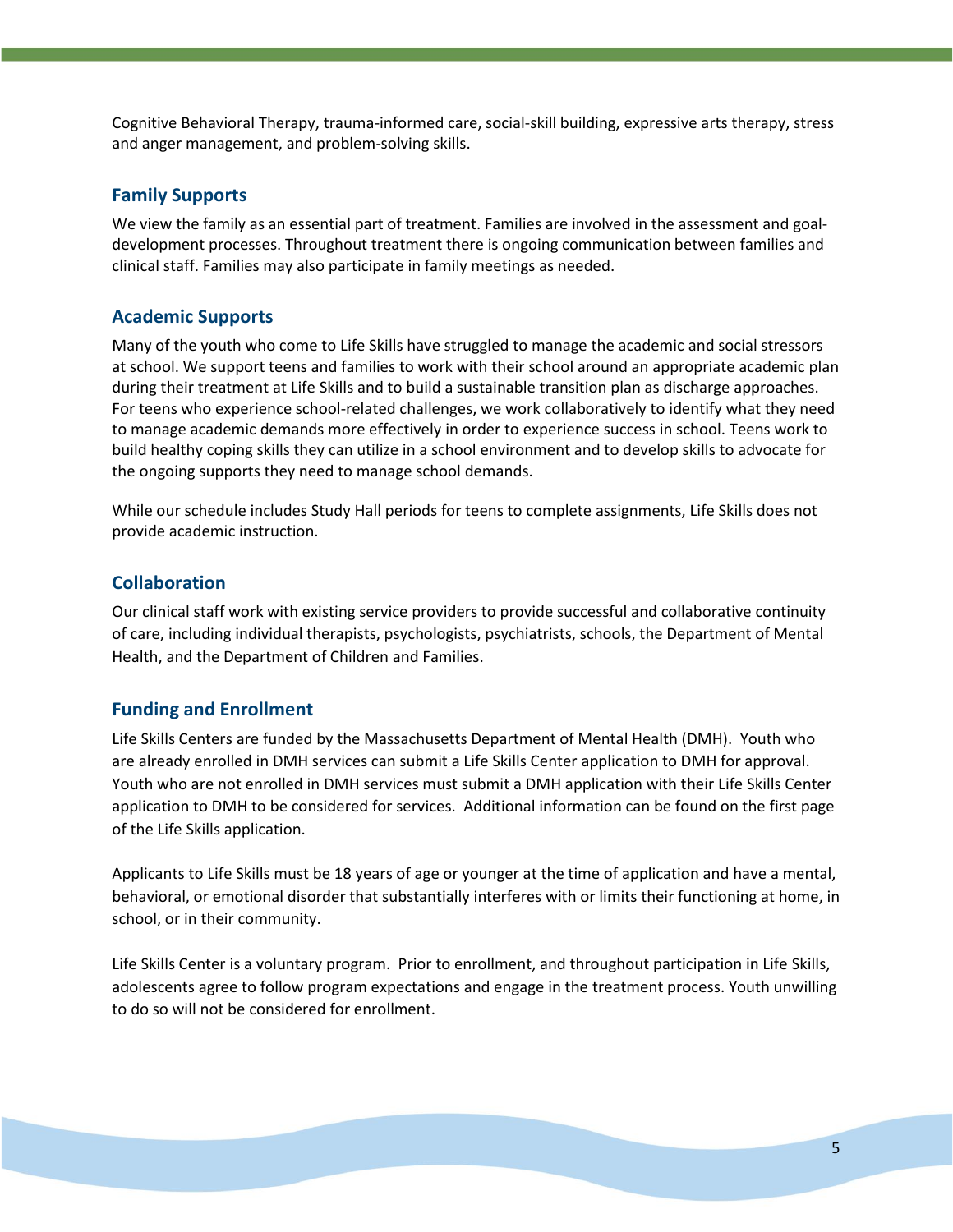# **Therapeutic Group Descriptions**

## **Cognitive Behavioral Therapy and Dialectical Behavior Therapy Groups**

**Coping with Conflict:** A CBT based group that helps teens connect thoughts, feelings, and behaviors and develop appropriate skills to manage them.

**Stress Less:** A DBT based group where teens discuss their levels of stress and identify positive ways of managing stress, including using and discussing stress management and relaxation exercises and various coping strategies.

**Y-CBT:** A CBT based group combined with Kundalini yoga, which focuses on mindfulness and meditation to cope with anxiety, depression, and anger management. Teens learn how to self-regulate with deep breathing techniques and changing thinking patterns to perceive themselves more positively.

**Wise Minded Music:** A DBT based group combined with Music Therapy approaches where teens identify strengths and push their own personal boundaries to build distress tolerance skills and mindfulness.

**New Directions:** Small group for teens who are engaging in self-harm; youth learn CBT and DBT skills, explore distraction techniques, and use psychoeducation to learn how to speak with their providers.

**Mindfulness:** A mindfulness-based skills group where teens are introduced to the concept of mindfulness and meditation. Each week they will learn how to manage stress using mindfulness-based coping skills. Every group combines psychoeducation around a mindfulness or DBT topic, as well as practicing a live meditation together.

## **Emotion Management Groups**

**Family Matters:** This discussion-based group focuses on family functioning, dynamics, and relationships, including strengths of and stressors on healthy functioning and how dynamics change during adolescence.

**Symptom Survival:** In this discussion-based group teens are encouraged to share their personal experiences with the symptoms of their diagnoses. With an emphasis on mutual aid and psychoeducation, teens learn to support each other and themselves while navigating the complexity of mental health.

**Art of Healing:** This group focuses on experiences of grief and loss in families, peer groups, and communities. Teens also explore loss that may be experienced with mental illness, including loss of skills, relationships, and interests.

**The Weekend:** This group, offered on Mondays, focuses on reflections from the weekend. It is a time to share positive experiences and process difficult times over the weekend. This group offers teens the opportunity to reflect, support and challenge peers, and examine decision making and coping skills.

## **Social Skill Building Groups**

**STEAMwork:** S.T.E.A.M. (Science, Technology, Engineering, Art, and Math) develops a set of thinking, reasoning, teamwork, investigative and creative skills that teens can use in all areas of their lives. In STEAM lessons, youth use problem solving and team building skills to address social, economic, and environmental problems.

**Community Meeting:** This group is dedicated to fostering a sense of community. Teens collectively process the previous week, address related challenges, and explore upcoming events and expectations.

**Coffee Talk:** This skill-based group focuses on building the social skills and pragmatic language skills required to form and maintain positive interpersonal relationships.

**Branch Out:** This group is an outdoor, activity-based group where teens work together as a team to complete challenges and solve problems. Youth will build confidence as they learn how to work effectively with peers.

**What's Love Got To Do With It?:** A relationships group that focuses on healthy relationships with self, peers, and in the community. Topics such as boundaries, communication, levels of friendship, and types of love will be explored through discussion and activities using music, art, and other media.